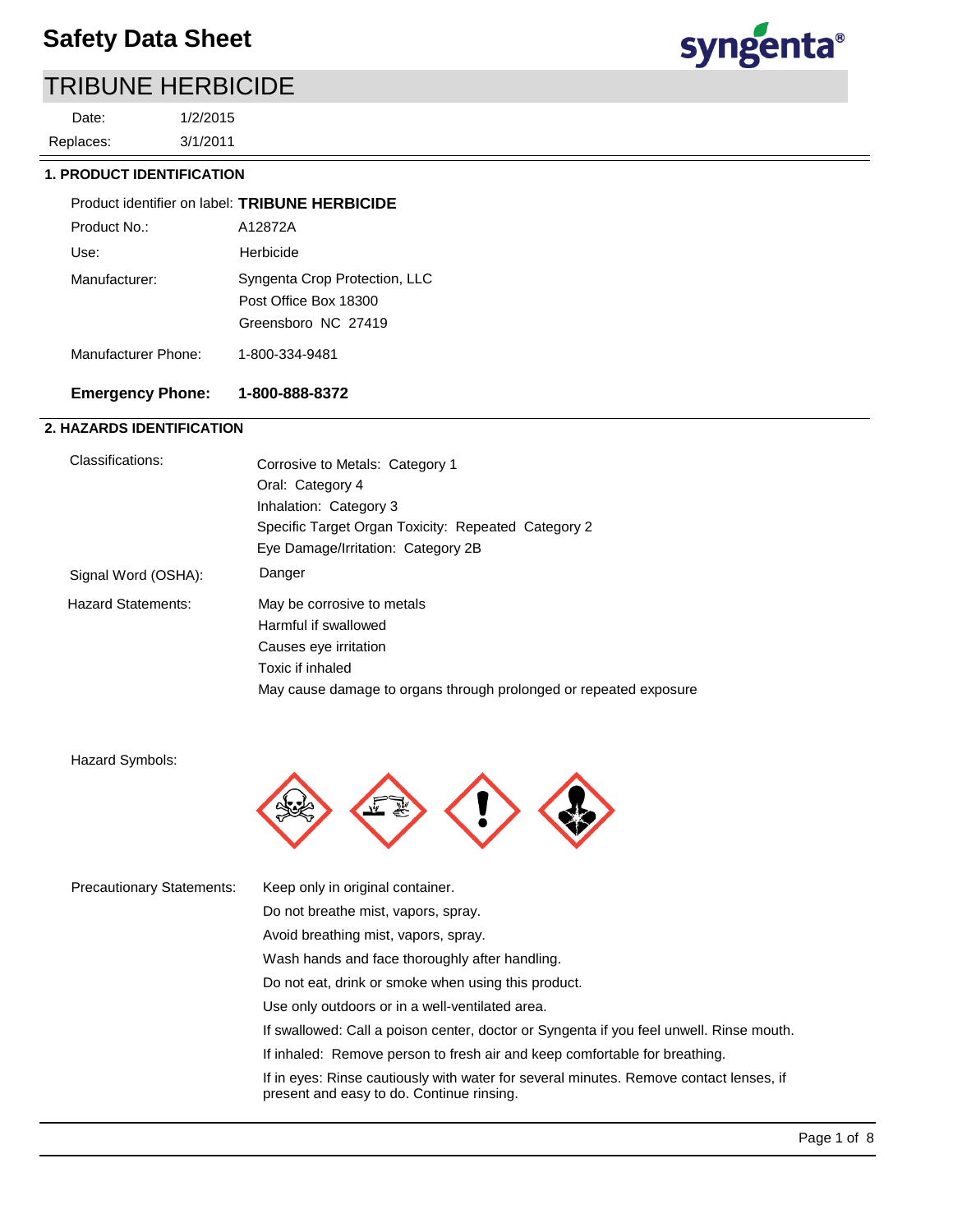| Date:                    | 1/2/2015 |                                                                                                                     |
|--------------------------|----------|---------------------------------------------------------------------------------------------------------------------|
| Replaces:                | 3/1/2011 |                                                                                                                     |
|                          |          | If eye irritation persists: Get medical advice.                                                                     |
|                          |          | Call a poison center, doctor or Syngenta.                                                                           |
|                          |          | Get medical advice if you feel unwell.                                                                              |
|                          |          | See Section 4 First Aid Measures.                                                                                   |
|                          |          | Absorb spillage to prevent material damage.                                                                         |
|                          |          | Store locked up.                                                                                                    |
|                          |          | Store in corrosive resistant plastic, plastic-lined steel, stainless steel or fiberglass<br>container.              |
|                          |          | Dispose of contents and container in accordance with local regulations.                                             |
| Other Hazard Statements: |          | Flammable hydrogen gas may be formed on contact with incompatible<br>metals. See "Conditions to Avoid". Section 10. |

### **3. COMPOSITION/INFORMATION ON INGREDIENTS**

| <b>Chemical Name</b>                                                   | Common Name       | <b>CAS Number</b>   | Concentration |
|------------------------------------------------------------------------|-------------------|---------------------|---------------|
|                                                                        |                   | <b>Trade Secret</b> |               |
| Other ingredients                                                      | Other ingredients | Trade Secret        | 62.7%         |
| $[6,7$ -dihydrodipyrido $(1,2$ -a:2',1'-<br>c)pyrazinediium dibromide] | Diquat Dibromide  | 85-00-7             | 37.3%         |

Ingredients not precisely identified are proprietary or non-hazardous. Values are not product specifications.

## **4. FIRST AID MEASURES**

Have the product container, label or Safety Data Sheet with you when calling Syngenta (800-888-8372), a poison contol center or doctor, or going for treatment.

| Ingestion: | If swallowed: Call Syngenta (800-888-8372), a poison control center or doctor immediately for treatment      |
|------------|--------------------------------------------------------------------------------------------------------------|
|            | advice. Have the person sip a glass of water if able to swallow. Do not induce vomiting unless told to do so |
|            | after calling 800-888-8372 or by a poison control center or doctor. Do not give anything by mouth to an      |
|            | unconscious person.                                                                                          |

If in eyes: Hold eye open and rinse slowly and gently with water for 15-20 minutes. Remove contact lenses, if present, after 5 minutes, then continue rinsing eye. Call Syngenta (800-888-8372), a poison control center or doctor for treatment advice. Eye Contact:

- If on skin or clothing: Take off contaminated clothing. Rinse skin immediately with plenty of water for 15-20 minutes. Call Syngenta (800-888-8372), a poison control center or doctor for treatment advice. Skin Contact:
- If inhaled: Move person to fresh air. If person is not breathing, call 911 or an ambulance, then give artificial respiration, preferably mouth-to-mouth if possible. Call Syngenta (800-888-8372), a poison control center or doctor for further treatment advice. Inhalation:

#### Most important symptoms/effects:

Eye irritation

Indication of immediate medical attention and special treatment needed:

To be effective, treatment for ingestion of the product must begin IMMEDIATELY. Treatment consists of binding the active ingredient, diquat, in the gut with suspensions of activated charcoal or bentonite clay, administration of cathartics to enhance elimination and removal of diquat from the blood by charcoal hemoperfusion or continuous hemodialysis.

syngenta®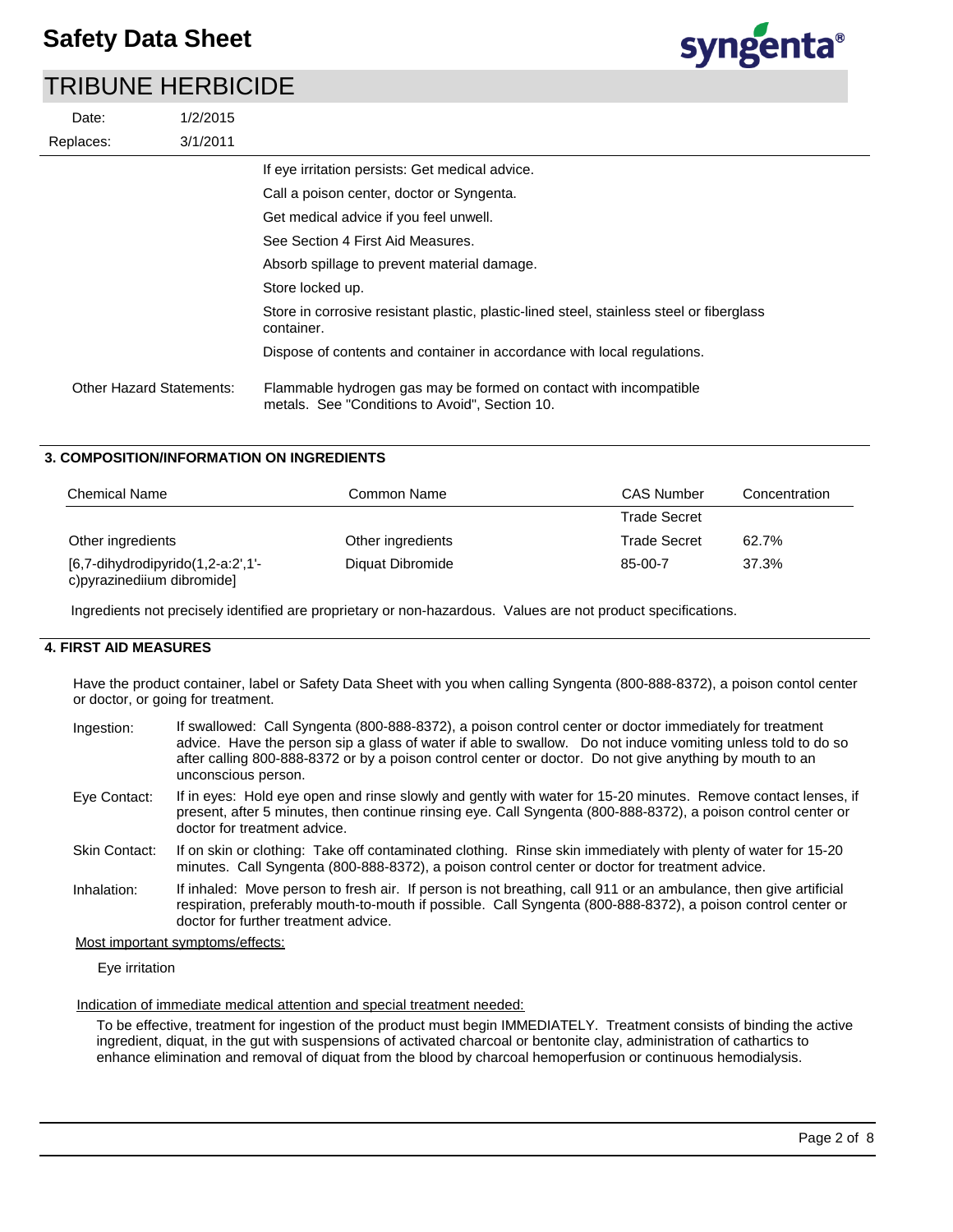## **Safety Data Sheet**

## TRIBUNE HERBICIDE

3/1/2011 1/2/2015 Replaces: Date:



#### **5. FIRE FIGHTING MEASURES**

Suitable (and unsuitable) extinguishing media:

Use dry chemical, foam or CO2 extinguishing media. If water is used to fight fire, dike and collect runoff.

#### Specific Hazards:

This product may form flammable and explosive hydrogen gas when in contact with aluminum.

During a fire, irritating and possibly toxic gases may be generated by thermal decomposition or combustion.

Special protective equipment and precautions for firefighters:

Wear full protective clothing and self-contained breathing apparatus. Evacuate nonessential personnel from the area to prevent human exposure to fire, smoke, fumes or products of combustion.

### **6. ACCIDENTAL RELEASE MEASURES**

Personal precautions, protective equipment, and emergency procedures: Follow exposure controls/personal protection outlined in Section 8.

Methods and materials for containment and cleaning up:

Control the spill at its source. Contain the spill to prevent from spreading or contaminating soil or from entering sewage and drainage systems or any body of water. Clean up spills immediately, observing precautions outlined in Section 8. Cover entire spill with absorbing material and place into compatible disposal container. Scrub area with hard water detergent (e.g. commercial products such as Tide, Joy, Spic and Span). Pick up wash liquid with additional absorbent and place into compatible disposal container. Once all material is cleaned up and placed in a disposal container, seal container and arrange for disposition.

#### **7. HANDLING AND STORAGE**

Precautions for safe handling:

This product reacts with aluminum to produce flammable hydrogen gas. Do not mix or store in containers or systems made of aluminum or having aluminum fittings.

Store the material in a well-ventilated, secure area out of reach of children and domestic animals. Do not store food, beverages or tobacco products in the storage area. Prevent eating, drinking, tobacco use, and cosmetic application in areas where there is a potential for exposure to the material. Wash thoroughly with soap and water after handling.

Conditions for safe storage, including any incompatibilities:

Store locked up.

#### **8. EXPOSURE CONTROLS/PERSONAL PROTECTION**

**THE FOLLOWING RECOMMENDATIONS FOR EXPOSURE CONTROLS/PERSONAL PROTECTION ARE INTENDED FOR THE MANUFACTURE, FORMULATION AND PACKAGING OF THIS PRODUCT.** 

#### **FOR COMMERCIAL APPLICATIONS AND/OR ON-FARM APPLICATIONS CONSULT THE PRODUCT LABEL.**

Occupational Exposure Limits:

| <b>Chemical Name</b> | OSHA PEL        | <b>ACGIH TLV</b>         | Other                                                                  | Source         |
|----------------------|-----------------|--------------------------|------------------------------------------------------------------------|----------------|
|                      |                 |                          |                                                                        |                |
| Other ingredients    | Not Applicable  | Not Applicable           | Not Applicable                                                         | Not Applicable |
| Diquat Dibromide     | Not Established | $0.5 \text{ mg/m}^3$ TWA | 0.5 mg/m <sup>3</sup> TWA (0.5 Manufacturer<br>total; 0.08 respirable) |                |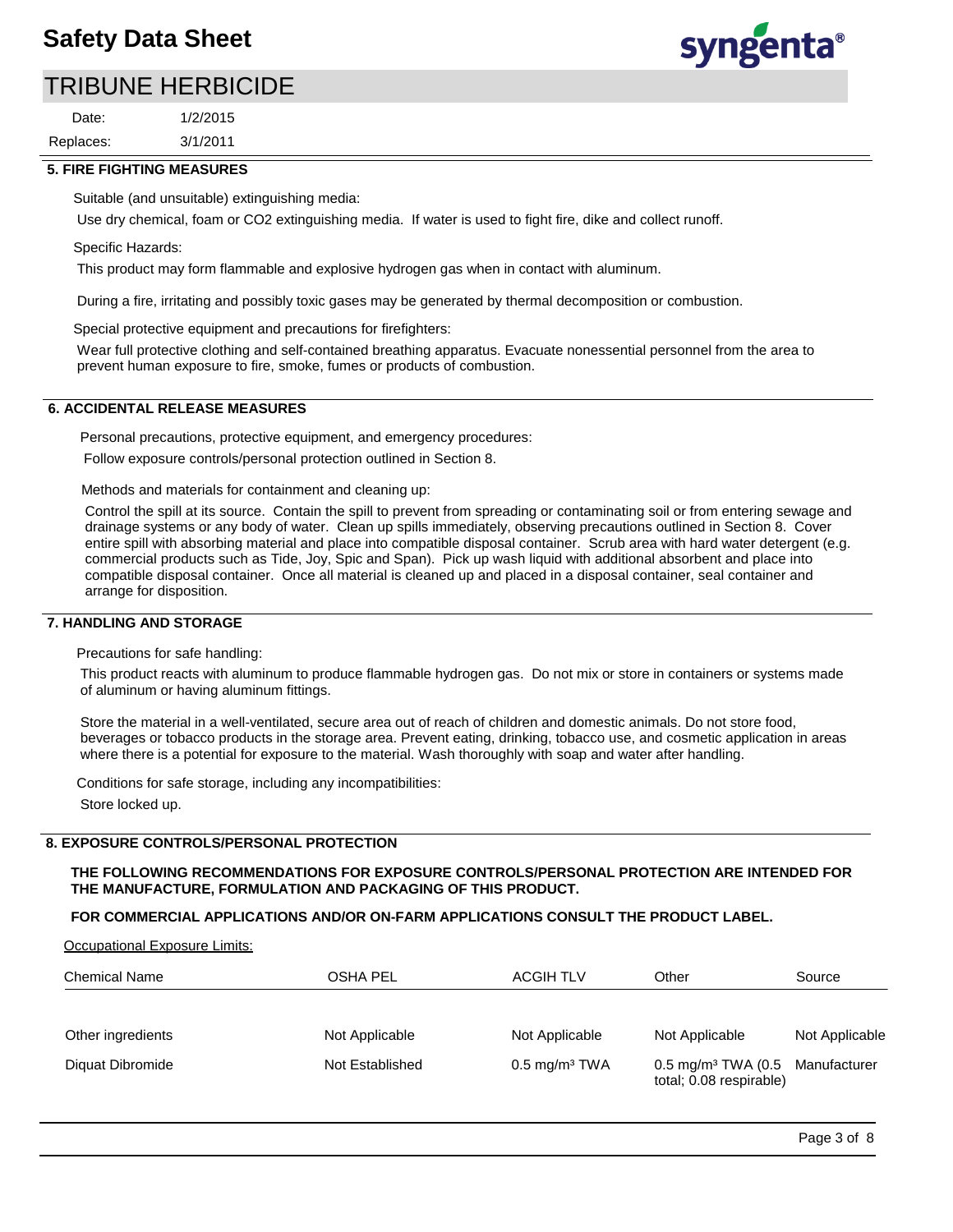

Replaces: Date:

3/1/2011 1/2/2015

Appropriate engineering controls:

Use effective engineering controls to comply with occupational exposure limits (if applicable).

#### Individual protection measures:

#### Ingestion:

Prevent eating, drinking, tobacco usage and cosmetic application in areas where there is a potential for exposure to the material. Wash thoroughly with soap and water after handling.

#### Eye Contact:

Where eye contact is likely, use chemical splash goggles.

#### Skin Contact:

Where contact is likely, wear chemical-resistant gloves (such as barrier laminate, butyl rubber, nitrile rubber, neoprene rubber, natural rubber, polyvinyl chloride [PVC] or Viton), coveralls, socks and chemical-resistant footwear.

#### Inhalation:

A respirator is not normally required when handling this substance. Use effective engineering controls to comply with occupational exposure limits.

In case of emergency spills, use a NIOSH approved respirator with any N, R, P or HE filter.

### **9. PHYSICAL AND CHEMICAL PROPERTIES**

| Appearance: Dark brown liquid                                              |  |  |
|----------------------------------------------------------------------------|--|--|
| Odor: Odorless                                                             |  |  |
| Odor Threshold: Not Available                                              |  |  |
| pH: 4 - 6                                                                  |  |  |
| Melting point/freezing point: Not Applicable                               |  |  |
| Initial boiling point and boiling range: Not Available                     |  |  |
| Flash Point (Test Method): Not Applicable                                  |  |  |
| Flammable Limits (% in Air): Not Available                                 |  |  |
| Flammability:<br>Not Applicable                                            |  |  |
| Vapor Pressure: Diquat Dibromide $\lt$ 10(-8) mmHg @ 77°F (25°C)           |  |  |
| Vapor Density: Not Available                                               |  |  |
| Relative Density: 1.202 g/ml @ 68°F (20°C)                                 |  |  |
| Solubility (ies): Diquat Dibromide 718,000 mg/l $@$ 68°F (20°C) and pH 7.2 |  |  |
| Partition coefficient: n-octanol/water: Not Available                      |  |  |
| Autoignition Temperature: Not Applicable                                   |  |  |
| Decomposition Temperature: Not Available                                   |  |  |
| Viscosity: Not Available                                                   |  |  |
| Other: None                                                                |  |  |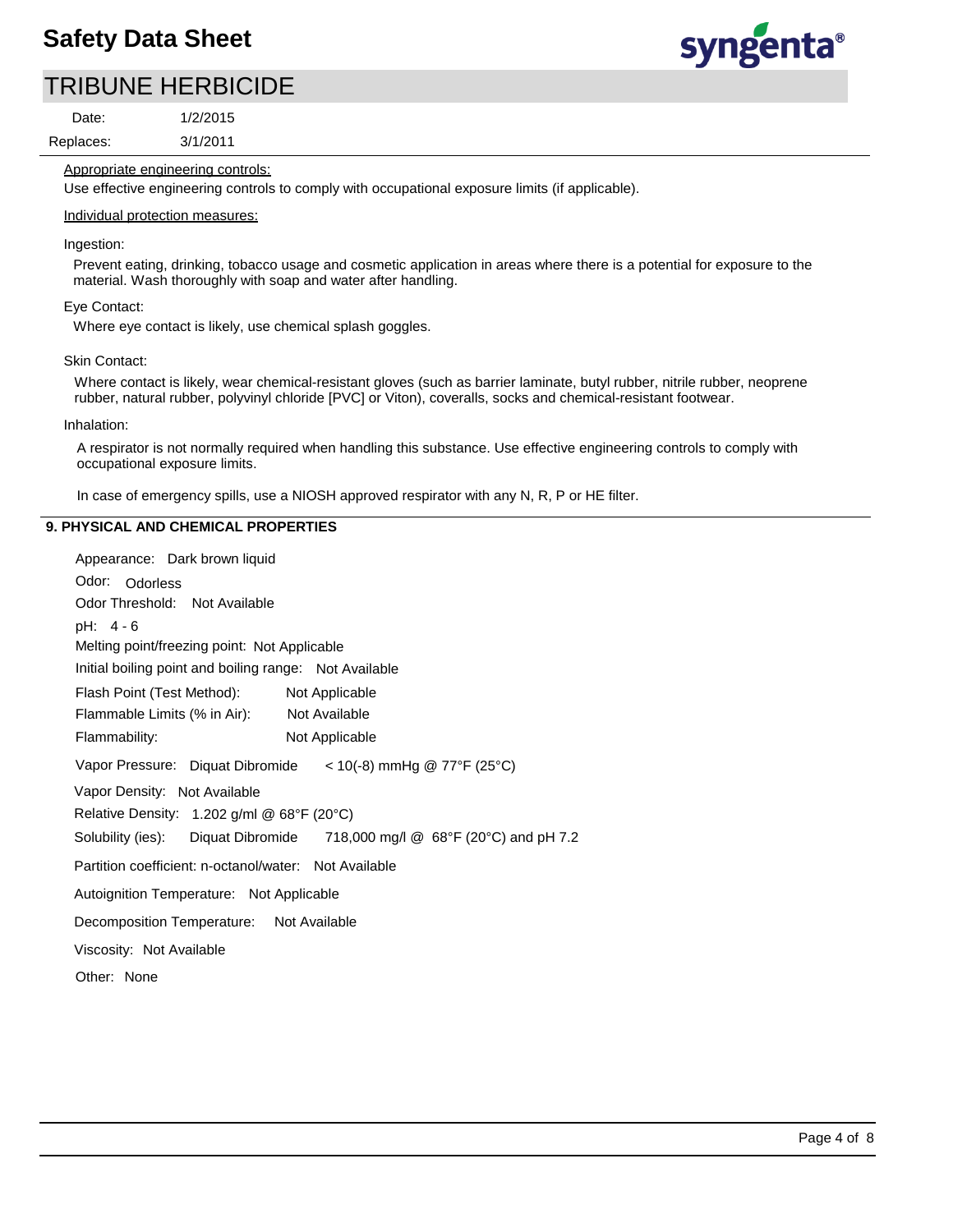Replaces: Date:





#### **10. STABILITY AND REACTIVITY**

Reactivity: Not reactive.

Chemical stability: Stable under normal use and storage conditions.

Possibility of hazardous reactions: Will not occur.

Conditions to Avoid: Concentrate should not be stored in aluminum containers. Spray solutions should not be mixed, stored or applied in containers other than plastic, plastic-lined steel, stainless steel or fiberglass.

Incompatible materials: None known.

Flammable hydrogen gas may be formed on contact with aluminum. See "Conditions to Avoid", Section 10. Hazardous Decomposition Products:

## **11. TOXICOLOGICAL INFORMATION**

Health effects information

Likely routes of exposure: Dermal, Inhalation

Symptoms of exposure: Eye irritation

Delayed, immediate and chronic effects of exposure: Eye irritation

#### Numerical measures of toxicity (acute toxicity/irritation studies (finished product))

| Ingestion:                 | Oral (LD50 Female Rat):       | 886 mg/kg body weight    |
|----------------------------|-------------------------------|--------------------------|
| Dermal:                    | Dermal (LD50 Rabbit) :        | > 5050 mg/kg body weight |
| Inhalation:                | Inhalation (LC50 Rat):        | 0.62 mg/l air - 4 hours  |
| Eye Contact:               | Mildly Irritating (Rabbit)    |                          |
| <b>Skin Contact:</b>       | Slightly Irritating (Rabbit)  |                          |
| <b>Skin Sensitization:</b> | Not a Sensitizer (Guinea Pig) |                          |

| Reproductive/Developmental Effects                                                                                                                                                                                                                                                                                                                                                                                     |                          |  |  |  |                 |                                                                            |
|------------------------------------------------------------------------------------------------------------------------------------------------------------------------------------------------------------------------------------------------------------------------------------------------------------------------------------------------------------------------------------------------------------------------|--------------------------|--|--|--|-----------------|----------------------------------------------------------------------------|
| Diquat Dibromide: Mutagenicity: No evidence in in vivo assays.<br>Development Toxicity: In rabbit studies a small percentage of fetuses had minor defects at 3 and 10 mg ion/kg/d.<br>Chronic/Subchronic Toxicity Studies<br>Diguat Dibromide: Kidney weight decreases and cataracts seen in dogs at 12.5 mg ion/kg/d.<br>No evidence for neurotoxic effects in rats dosed up to 400 ppm ion in the diet for 13 weeks. |                          |  |  |  |                 |                                                                            |
|                                                                                                                                                                                                                                                                                                                                                                                                                        |                          |  |  |  | Carcinogenicity |                                                                            |
|                                                                                                                                                                                                                                                                                                                                                                                                                        |                          |  |  |  |                 | Diquat Dibromide: No evidence of carcinogenicity in rat and mouse studies. |
| <b>Chemical Name</b>                                                                                                                                                                                                                                                                                                                                                                                                   | NTP/IARC/OSHA Carcinogen |  |  |  |                 |                                                                            |
| Other ingredients                                                                                                                                                                                                                                                                                                                                                                                                      | No                       |  |  |  |                 |                                                                            |
| $[6,7$ -dihydrodipyrido $(1,2$ -a:2',1'-<br>No<br>c) pyrazine diium dibromide]                                                                                                                                                                                                                                                                                                                                         |                          |  |  |  |                 |                                                                            |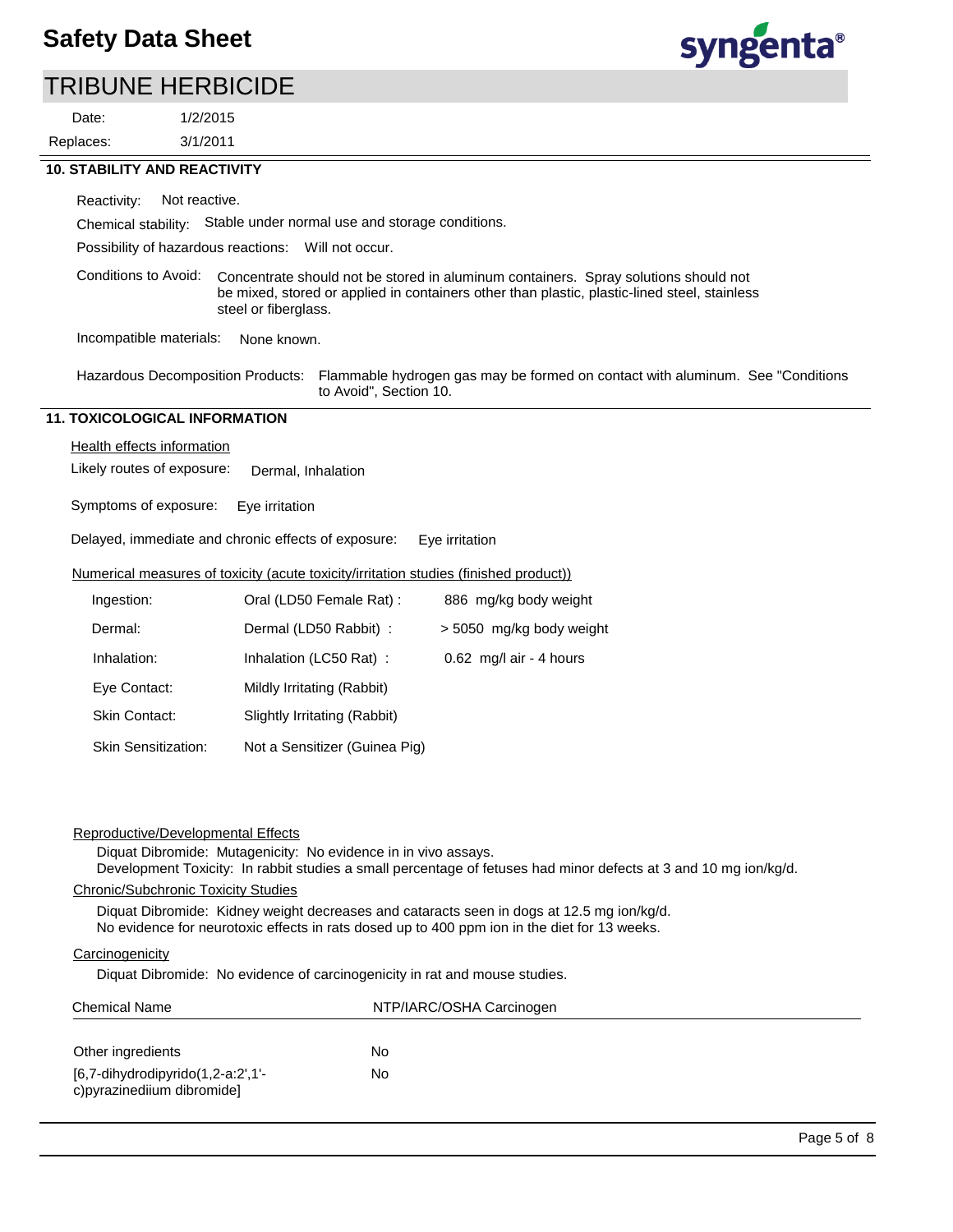| Date:     | 1/2/2015                            |
|-----------|-------------------------------------|
| Replaces: | 3/1/2011                            |
| None      | <b>Other Toxicity Information</b>   |
|           | <b>Toxicity of Other Components</b> |
|           | Not Applicable                      |
|           | Other ingredients                   |

Target Organs Not Applicable

| <b>Active Ingredients</b> |                |
|---------------------------|----------------|
| Diquat Dibromide:         | Eye, kidney    |
| Inert Ingredients         |                |
| ÷                         | Not Applicable |
| Other ingredients:        | Not Applicable |

### **12. ECOLOGICAL INFORMATION**

Eco-Acute Toxicity

Diquat Dibromide:

Fish (Rainbow Trout) 96-hour LC50 14.83 ppm

Invertebrate (Water Flea) Daphnia Magna 48-hour EC50 0.77 ppm

Green Algae 4-day EC50 9.4 ppb

Bird (Mallard Duck) 14-day LD50 60.6 mg/kg

#### Environmental Fate

Diquat Dibromide:

The information presented here is for the active ingredient, diquat dibromide. Stable in soil and water. Immobile in soil. Sinks in water (after 24 h).

## **13. DISPOSAL CONSIDERATIONS**

## Disposal:

Do not reuse product containers. Dispose of product containers, waste containers, and residues according to local, state, and federal health and environmental regulations.

Characteristic Waste: Not Applicable

Listed Waste: Not Applicable

### **14. TRANSPORT INFORMATION**

DOT Classification

Ground Transport - NAFTA Proper Shipping Name: Corrosive Liquid, N.O.S. (Diquat Dibromide) Hazard Class: Class 8 Identification Number: UN 1760 Packing Group: PG III

**Comments** 

Water Transport - International

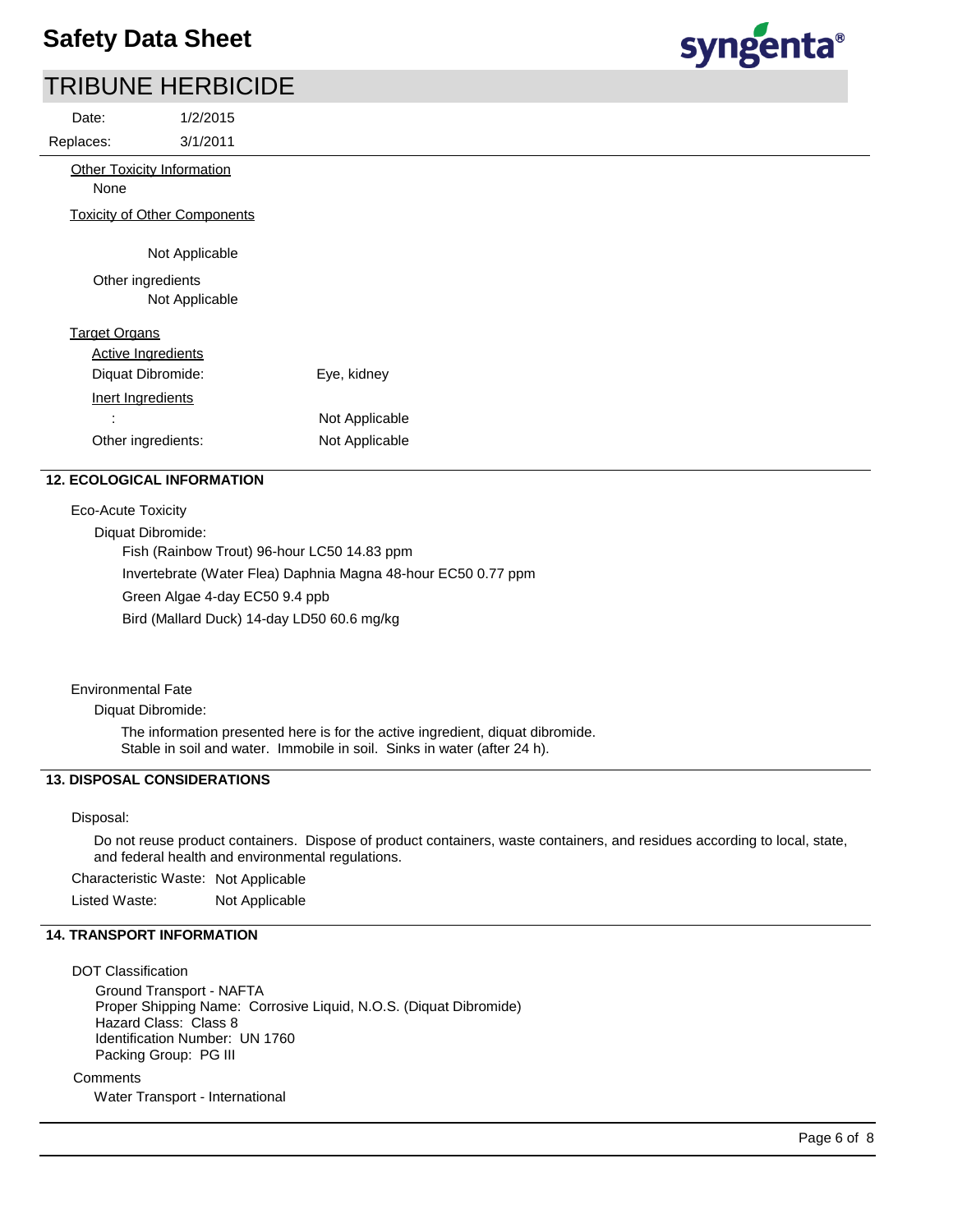

Date:

Replaces:

3/1/2011

1/2/2015

Proper Shipping Name: Corrosive Liquid, N.O.S. (Diquat Dibromide), Marine Pollutant Hazard Class: Class 8 Identification Number: UN 1760 Packing Group: PG III Air Transport

Proper Shipping Name: Corrosive Liquid, N.O.S. (Diquat Dibromide) Hazard Class: Class 8 Identification Number: UN 1760 Packing Group: PG III

## **15. REGULATORY INFORMATION**

#### Pesticide Registration:

This chemical is a pesticide product registered by the Environmental Protection Agency and is subject to certain labeling requirements under federal pesticide law. These requirements differ from the classification criteria and hazard information required for safety data sheets, and for workplace labels of non-pesticide chemicals. Following is the hazard information as required on the pesticide label:

Caution: Harmful if inhaled. Harmful if swallowed. Causes moderate eye irritation. Avoid breathing spray mist. Avoid contact with eyes, skin, or clothing.

EPCRA SARA Title III Classification: Section 311/312 Hazard Classes: Section 313 Toxic Chemicals: EPA Registration Number(s): 100-1390 None Acute Health Hazard

### CERCLA/SARA 304 Reportable Quantity (RQ):

Report product spills  $>= 268$  gal. (based on diquat  $[RQ = 1,000$  lbs.) content in the formulation)

RCRA Hazardous Waste Classification (40 CFR 261):

Not Applicable

TSCA Status:

Exempt from TSCA, subject to FIFRA

#### **16. OTHER INFORMATION**

| NFPA Hazard Ratings           |         | <b>HMIS Hazard Ratings</b> |  | Minimal  |
|-------------------------------|---------|----------------------------|--|----------|
| Health:                       |         | Health:                    |  | Slight   |
| Flammability:                 |         | Flammability:              |  | Moderate |
| Instability:                  | 0       | Reactivity:                |  | Serious  |
|                               | Extreme |                            |  |          |
| Syngenta Hazard Category: C,S | Chronic |                            |  |          |
|                               |         |                            |  |          |

For non-emergency questions about this product call:

1-800-334-9481